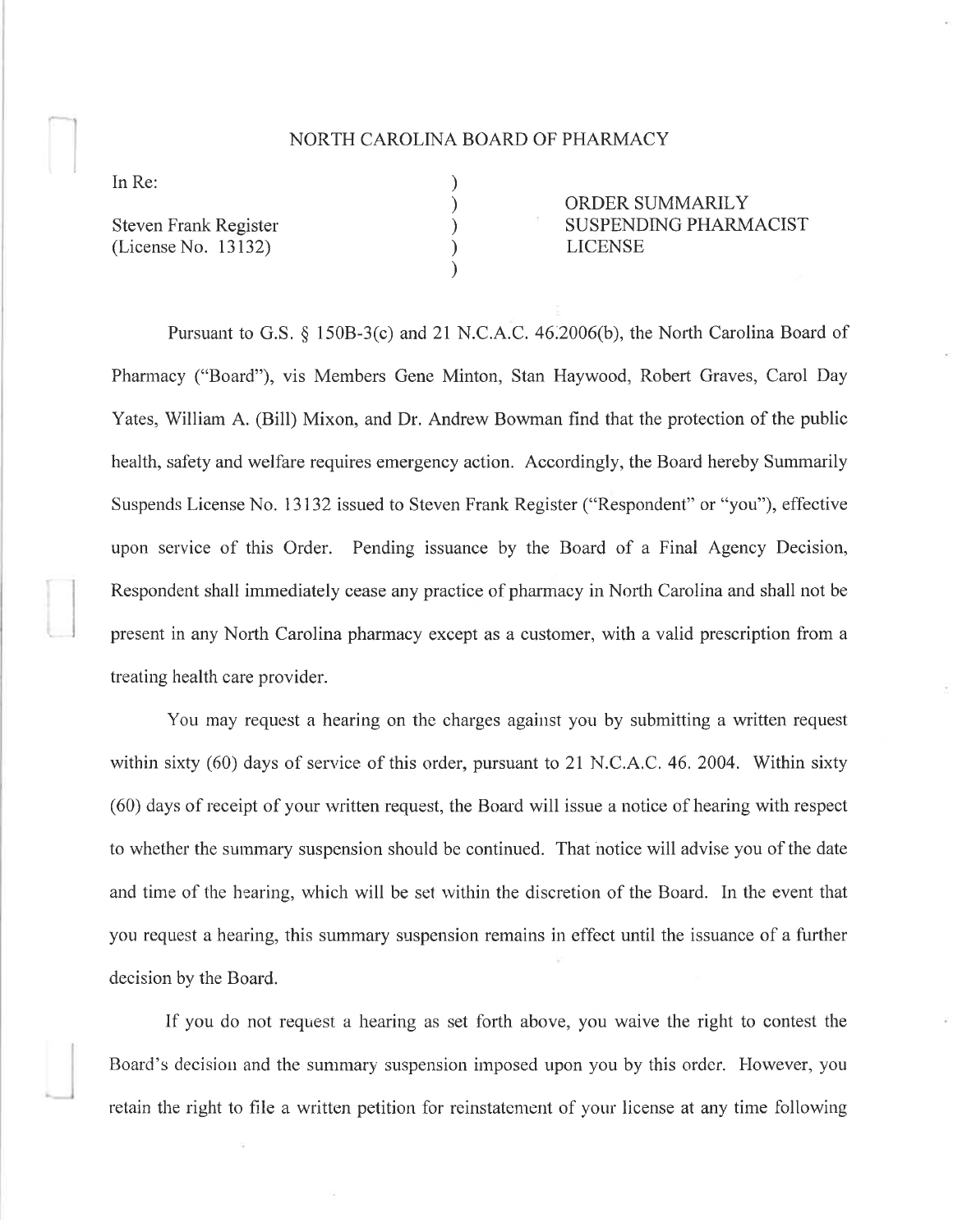this order. The Board will set a hearing at a time and place within its discretion and will rule on the petition for reinstatement, in its discretion, under its duty to consider the public health, safety and welfare.

By Order of the Board, this  $\frac{21^{5}}{1}$  day of  $\frac{0 \text{cm}}{1}$ , 2016.

I

J

## NORTH CAROLINA BOARD OF PHARMACY

Jack W. Campbell, **Executive Director**